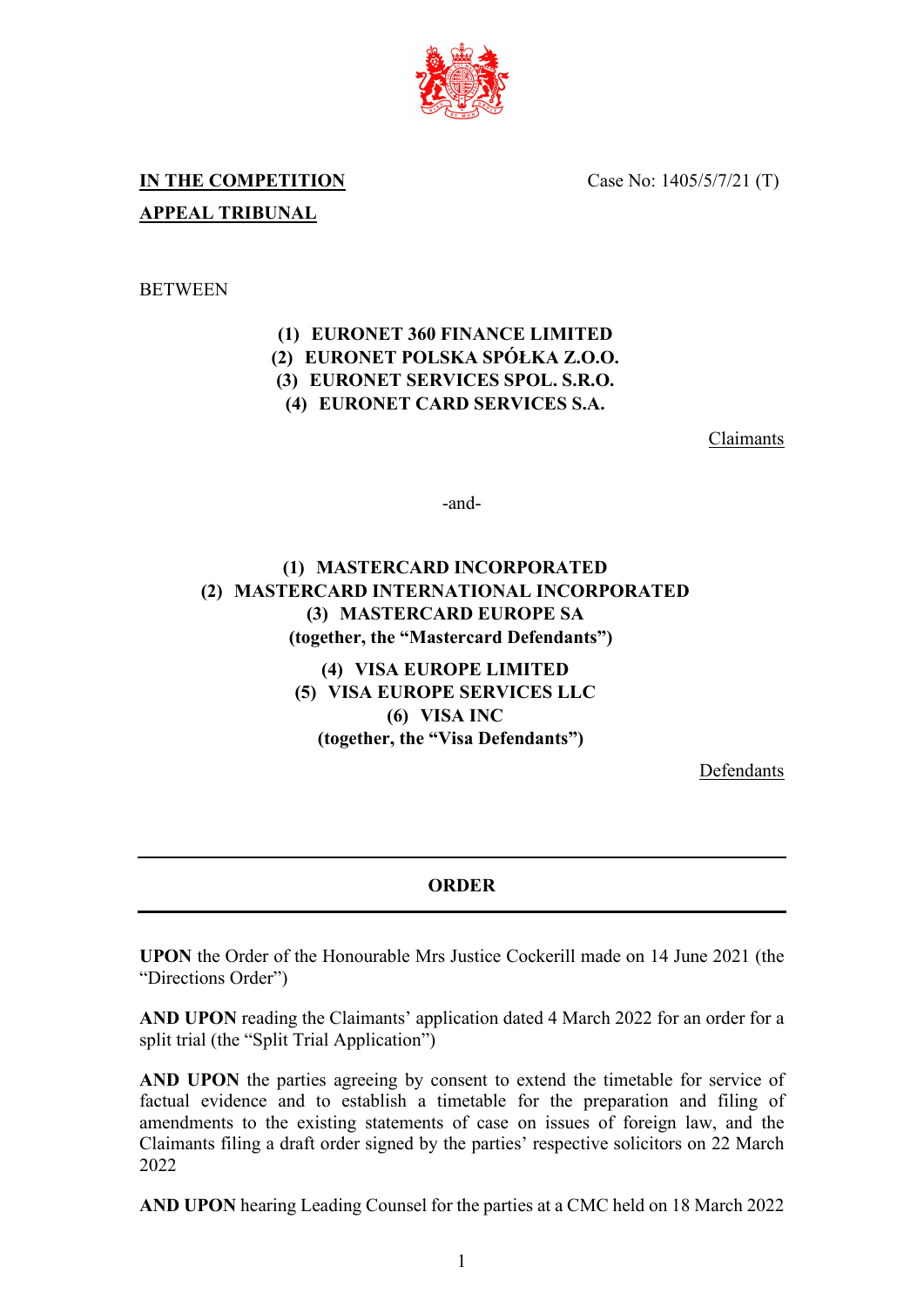#### **IT IS ORDERED THAT:**

#### **Factual evidence**

- 1. Paragraphs 3 to 5 of the Directions Order are varied such that the deadlines for service of factual evidence shall be as follows:
	- (a) The Claimants shall file and serve signed statements of witnesses of fact, and hearsay notices where required by CPR rule 33.2, by 4pm on 14 April 2022.
	- (b) The Mastercard and Visa Defendants shall file and serve signed statements of witnesses of fact, and hearsay notices where required by CPR rule 33.2, by 4pm on 11 August 2022.
	- (c) The Claimants shall file and serve signed reply statements of witnesses of fact, and hearsay notices where required by CPR rule 33.2, by 4pm on 10 October 2022.

#### **Amendments of pleadings on foreign law**

- 2. Claimants shall have permission to file and serve Amended Particulars of Claim, such amendments limited to issues of foreign law, by 4pm on 6 May 2022.
- 3. The Defendants shall have permission to file and serve Re-Amended Defences, such amendments limited to issues of foreign law, by 4pm on 10 June 2022.
- 4. The Claimants shall have permission to file and serve a Re-Re-Amended Reply, such amendments limited to issues of foreign law, by 4pm on 8 July 2022.

#### **Split trial**

5. The Split Trial Application is dismissed.

#### **Pre-trial review and trial**

6. Paragraph 14 of the Directions Order is varied to read as follows: